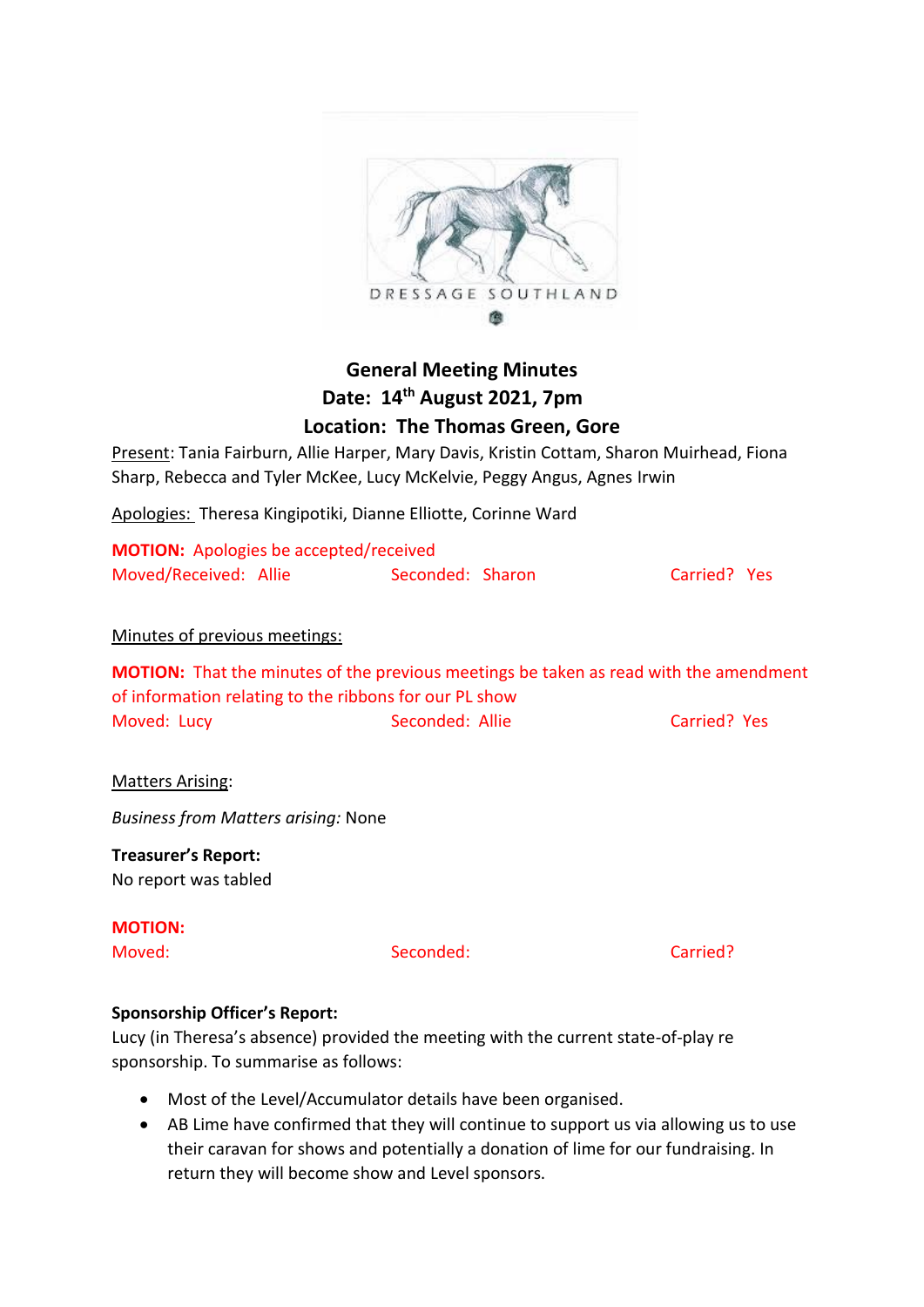- It was suggested that we approach the two motels (Esplanade and Charlton) to see if they would like to sponsor via rooms for our judges.
- It was suggested that the trophy sponsors for the October show be confirmed.

## *Actions Points from the Sponsorship Officer's report:*

| Who            | Task                                                  | Date to be completed |
|----------------|-------------------------------------------------------|----------------------|
| <b>Theresa</b> | Coordinate the silent auction items (detail<br>below) | Prior to Dec show    |
| Theresa / Lucy | Contact the Gore motels re sponsorship via<br>rooms   | <b>ASAP</b>          |

## **Rider Delegate Report:**

Rebecca informed us that there are monies available from DNZ for a 'project'. Some discussion around what our project(s) would be, including suggestions of:

- Washbay
- Treadlite
- Upgrading judges

# *Actions Points from the Rider's Delegate report:*

| Who                  | Task                          | Date to be completed |
|----------------------|-------------------------------|----------------------|
| Fiona and<br>Kristin | To submit our proposal to DNZ | Prior to deadline    |

# MOTION: Kristin and Fiona will put a proposal together around this and submit to DNZ.

Moved: Marlene Seconded: Allie Carried? Yes

# **Area Judges Officer report:**

Kristin tabled a verbal report as follows:

- We are in the same situation as previous meeting
- We will use local judges for the October and December show (Covid-19)
- It's very tricky approaching judges during Lockdown and immediately post
- Lyn Fox is sadly out for the season

# MOTION: To accept the Judge's Coordinator report

Moved: Lucy Seconded: Fiona Carried? Yes

# **Judge's Coordinator Report:** No report was tabled

MOTION: To accept the Judge's coordinator report Moved: Seconded: Carried?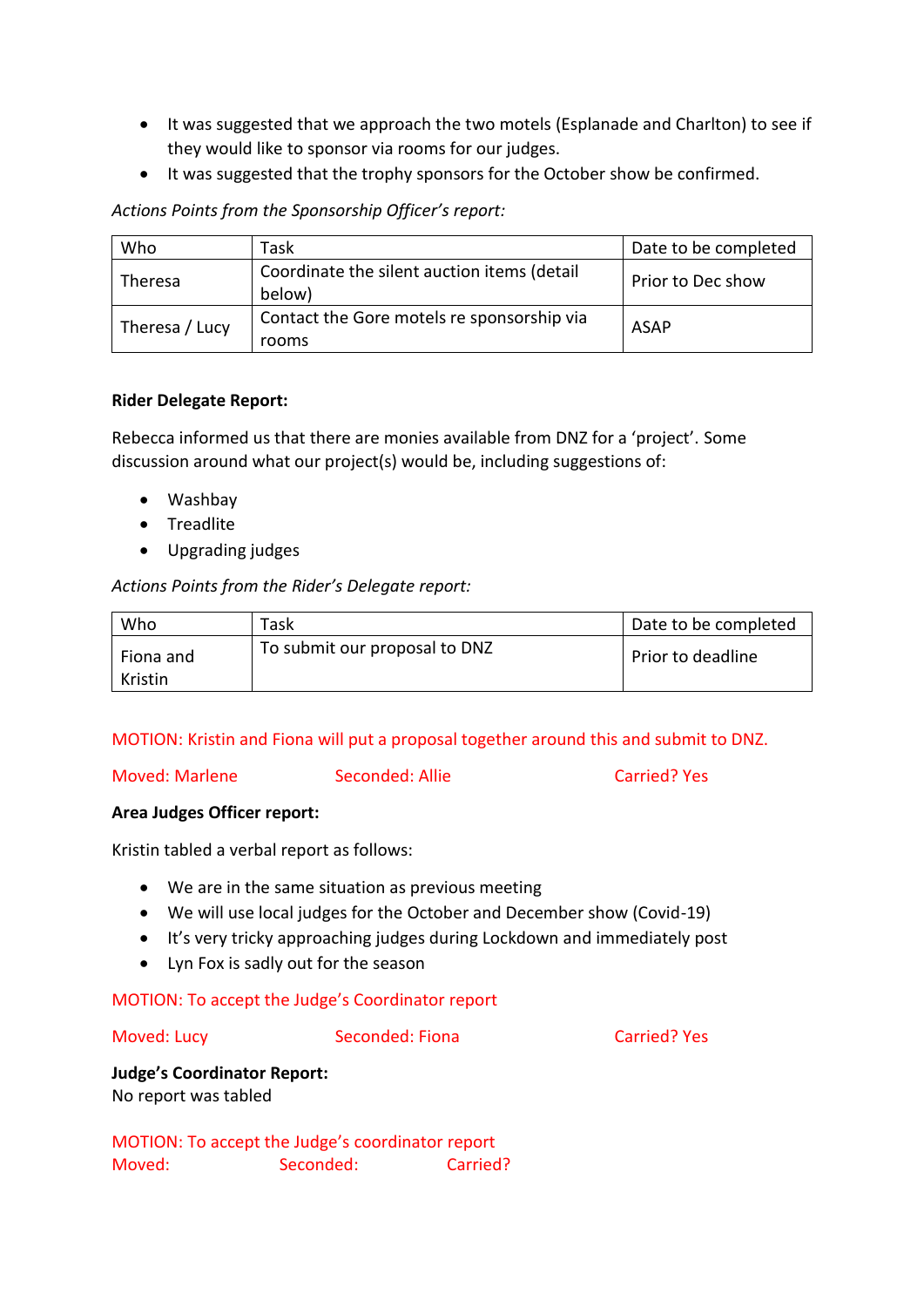## **SEPT Representative/s Report:**

Marlene tabled a verbal report as follows:

- The treadlite is going down! SEPT have purchased 52 bags!
- The aim is to have a trial run on Saturday to see how easily it goes down
- Fiona has put in applications to the MLT and Community Trust but this has been hampered by C-19

| MOTION: To accept the SEPT Representative/s report |                |              |  |
|----------------------------------------------------|----------------|--------------|--|
| Moved: Marlene                                     | Seconded: Lucy | Carried? Yes |  |

### **Groundsperson Liaison Report:**

Fiona supplied a verbal report as follows:

- All set for Level  $2 in$  at the Southern Gate (QR Code at the gate)
- Toilets will be all clean and ready to go

|              | MOTION: To accept the Groundsperson Liaison report |              |  |
|--------------|----------------------------------------------------|--------------|--|
| Moved: Fiona | Seconded: Lucy                                     | Carried? Yes |  |

## **ITEMS FOR DISCUSSION:**

## **1. Helen Christie Evening:**

Sadly, it was agreed that the only course of action for us was to postpone due to Covid Levels.

However, we would like to run a Silent Auction (which would have happened 'on the night') as a way of at least starting some fundraising.

It was agreed that this should run between our October and December show and that this will be run by the Sponsorship team. Tania has asked that all items (or info on items) for donation be forwarded to Theresa to coordinate.

# **2. Second Dunstan Training Day – running at Level 2**

There was a lot of conversation around how this might work – in essence the group agreed to the following:

- Health and Safety requirements overseen by Mary.
	- We follow ESNZ guidelines which are fairly clear and straightforward. For example:
		- $\triangleright$  Contact tracing
		- $\triangleright$  Facilities such as the ablution block cleaning roster needed and masks should be worn in areas such as this with close confines.
		- Masks are 'recommended' for all inside areas such as the office. Therefore, no members of the public to be in the office and the scorer should wear a mask
		- $\triangleright$  Masks are recommended outside when in gatherings of less than 2m